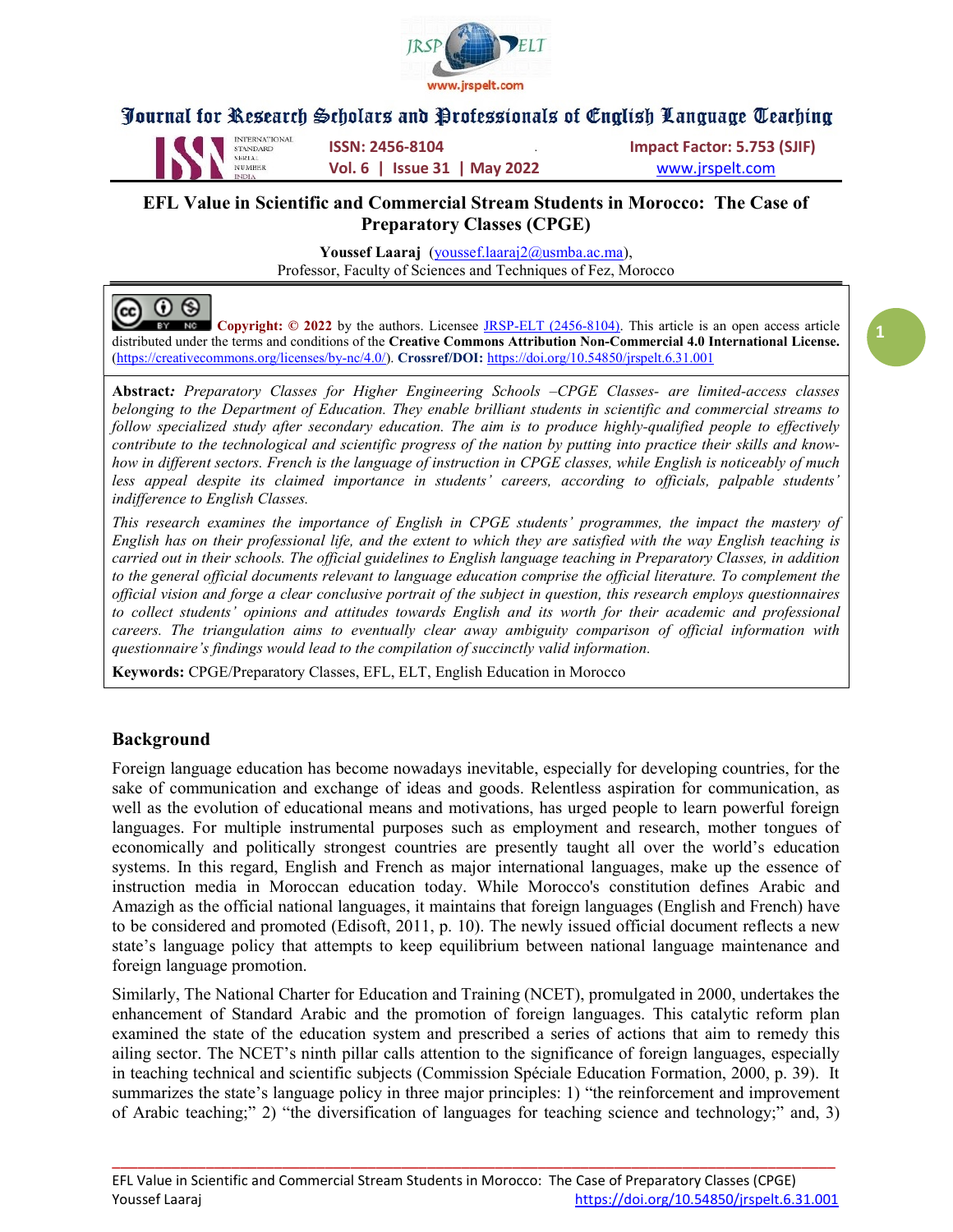

| IN STANDARD | <b>INTERNATIONAL</b> | <b>ISSN: 2456-8104</b>       | Impact Factor: 5.753 (SJIF) |
|-------------|----------------------|------------------------------|-----------------------------|
|             | <b>INDIA</b>         | Vol. 6   Issue 31   May 2022 | www.jrspelt.com             |

"openness to Amazigh Language" (p. 41). This actually suggests that mixed language education is a major hallmark of the education system nowadays.

Similarly, The White Book, an official document which outlines the principles upon which the education system should base, does not give language reform its fair share in reform endeavour. It goes along with the NCET and briefly states that school education should also aim at the enhancement of students' communicative competencies through mastering Arabic, understanding and using Amazigh, and learning foreign languages (Comité de la Revision des Programmes, 2002, p. 13). Worthy of note is that the document does not clearly define these 'foreign languages'. In effect, the last few years have marked heated talks about education system's apparent degradation or relative disfunction, to say the least.

In the closing months of 2015, the Higher Council for Education and Training and Scientific Research (HCETSR) launched a thorough reform plan labeled "the Strategic Vision 2015-2030", which is the latest detailed reform plan. The second chapter of this official document rests on the premise of inclusiveness and quality of education; it addresses language education and instruction language in all schooling phases from early schooling to university and undertakes the diversity of languages taught and used and instruction (CSEFRS, 2015, p.37). Interestingly, unlike previous blurred policies, the document endorses the teaching of world's most spoken languages and their progressive adoption in instruction from secondary school onward. In this respect, it prescribes English as a medium-term instruction language in secondary school for certain courses (p.38). The HCETSR upholds diversifying instruction languages with the aim to equip students with multiple language-based instruction choices.

Obviously, official as well as unofficial data give evidence that English has become a veritable necessity in higher education, scientific research, and employment. From a global perspective, English is the most widely studied and spoken language in today's globalizing world (Davies & Elder, 2004, p. 386). In a few years' time English, will be spoken by more people than native speakers, which reflects how education systems all over the world have given rise to English and incorporated it into their language policies. In this respect, Martin Hyde, reports, in his analysis of the Moroccan language policy, that 'speaking English is the key to employment', 'speaking English joins you to the international community', 'speaking English makes for modernity' (p. 297). This only corroborates the tendency of English to become the world's major means of instruction thanks to its commonly believed advantages professionally.

### English in Preparatory Classes

Language is unquestionably an integral part of education, and language policy part and parcel in setting comprehensive education. Thus, it seems that its continuous update is a requirement to keep language education commensurate with the timely trends and challenges nationally and internationally. 'Now that English is the language of globalization, international communication, commerce and trade the media and pop culture different motivations for learning it come into play" (Richards, 2002, p. 2).English language education has become compelling truth that occasions its incorporation in the Moroccan education system, especially for advanced technical and scientific studies. Today, that a major tendency in Morocco stands for the promotion of English particularly in education, limited-access science and engineering classes still maintain the "French supremacy".

Since CPGE Classes give access to Moroccan as well as foreign engineering schools, mastery of foreign languages is a fundamental requirement for all students. Hence, English became the major language in CPGE Classes that students are meant to develop written as well as oral proficiency in as a prerequisite for access to engineering schools. Teaching English in CPGE Classes involves regular oral teacherstudent interviewing referred to as 'Colles', in addition to ordinary classes, where students engage in interactive activities using authentic textual and audiovisual materials. "The main purpose of teaching English in the Preparatory classes is to foster students' critical thinking strategies through students' exposure to authentic and evocative material" (ELT Guidelines, pg. 1-3).Teaching English does not only

\_\_\_\_\_\_\_\_\_\_\_\_\_\_\_\_\_\_\_\_\_\_\_\_\_\_\_\_\_\_\_\_\_\_\_\_\_\_\_\_\_\_\_\_\_\_\_\_\_\_\_\_\_\_\_\_\_\_\_\_\_\_\_\_\_\_\_\_\_\_\_\_\_\_\_\_\_\_\_\_\_\_\_\_\_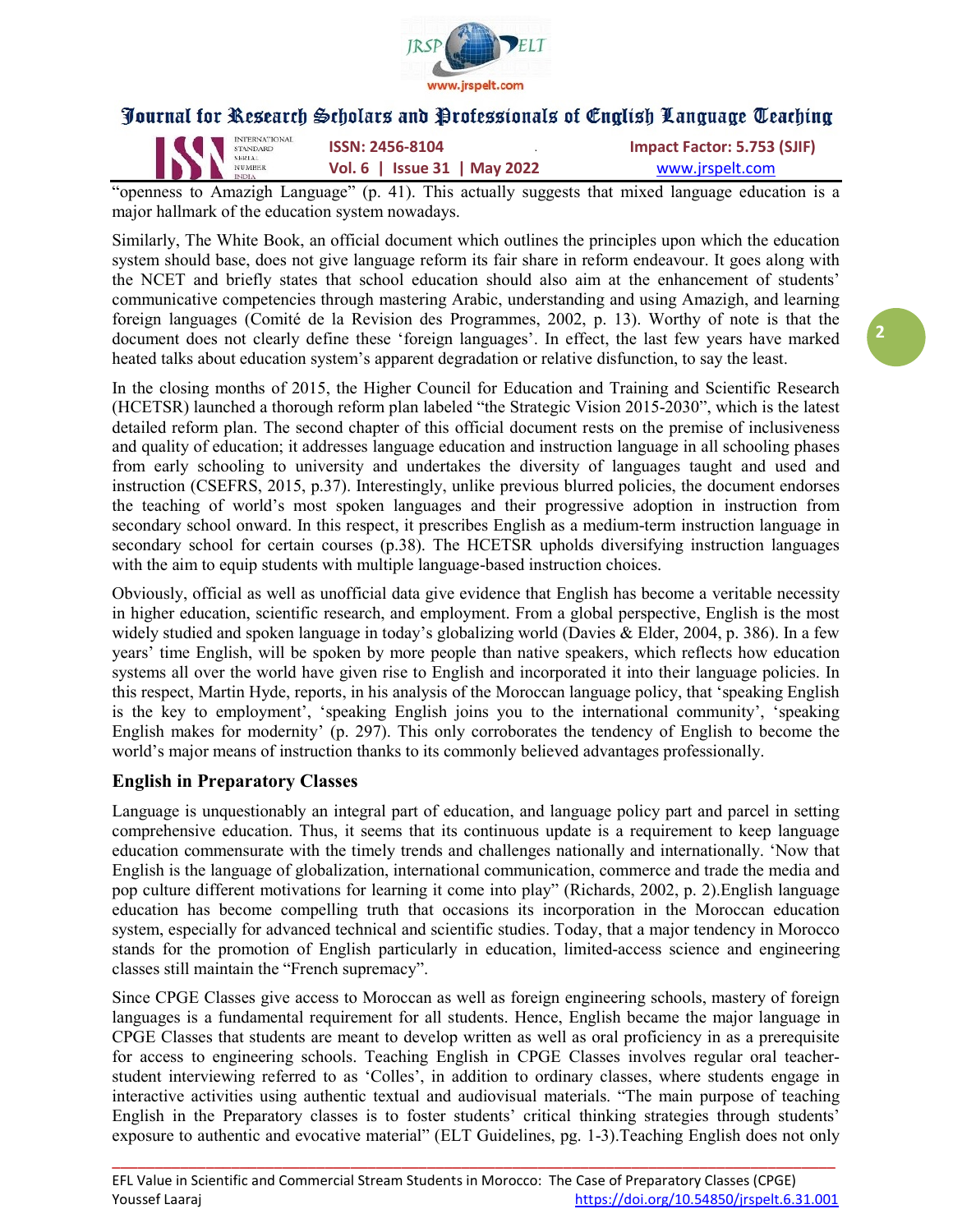

| INTERNATIO | <b>INTERNATIONAL</b> | <b>ISSN: 2456-8104</b>       | Impact Factor: 5.753 (SJIF) |
|------------|----------------------|------------------------------|-----------------------------|
|            | <b>INDIA</b>         | Vol. 6   Issue 31   May 2022 | www.jrspelt.com             |

aim to enhance students' comprehension and use of language but also boost their personality skills such as eye-contact, self-confidence, oral fluency, critical thinking, and the like.

Commercial streams study English more than Scientific stream students due to the presumed importance of English in the business world. Students take written examinations that test their comprehension, translation, analysis and critical thinking before sitting for oral interview in front of a jury who tests their linguistic, personal, and academic potential. Today, Moroccan educational authorities are cognizant that development in sciences, technologies, and the growing borderless communication entail a need for English. Numerous studies (Coleman, 2011; Allmann, 2009; Maurais & Morris, 2003; Davies & Elder, 2004) have highlighted the multitudinous factors for teaching and learning English. Indeed, there is apparent state's disposition to promote English in higher education in particular and very specifically in scientific and economic streams. Likewise, in Preparatory Classes, stakeholders realized the role of English in future graduates' careers and, henceforth, English is deemed today pivotal in the curriculum.

#### Methodology

This research attempts to shed light on the underlying reasons for teaching English for higher educational scientific and commercial streams. The survey tries to figure out, through the students' lens, the extent to which English really matters in CPGE students' careers. Hence, this research appeals to language policy and language education in the Moroccan higher education and rests on the premise that English teaching is supposedly worthwhile for students' capacity building. For this purpose, I adopted a mixed-method approach combining opinion survey via a close-ended questionnaire with official literature relevant to English language education in Morocco, such as The Constitution, The Official Guidelines for Teaching English Preparatory Classes, The National Charter for Education and Training, and The Strategic Vision 2015-2030.

The use of the questionnaire aims at the collection of numerical data revealing participants' opinions and attitudes about ELT in CPGE Classes and engineering schools of economics and sciences in order to grab a firm understanding of the problem in question. Attitude study is a practical facet of the investigation, which approaches students' opinions and weigh compare them to reported literature. The population of interest was CPGE and post-CPGE students currently involved in engineering schools. The selection of students was random and overlooked distinguishing variables such as sex or region. Seeking students' responses eventually helps to forge the affinity rate between the state's top-down policies and population's attitudes regarding language education.

The questionnaire asked a number of questions eliciting students' perceptions of the importance of English in their present and future. A random sampling aspires to ensure utmost opinion diversity, which eventually yield 'generalizable' data as CPGE Students follow similar careers overall. The use of the internet has significantly facilitated collection of responses in adequate timeframe and across large population. This practical survey intends to respond to three critical questions: 1-Howimportant is English in CPGE classes in comparison to other courses? 2-Howfrequently students really need English in their study? 3-To what extent would the mastery of English affect students' careers? Analysis of the findings spotlights the significance of the mainstream views and supports them through genuine students' statement.

#### Findings

Preparatory Classes and engineering schools' students from Meknes, Nador, El Jadida, Fez, and Oujda took part in the survey. The questionnaires were administered and retained through the use of the internet. Interestingly, females represented the majority and ECT (Economics) featured in the survey and made up nearly two thirds of the total sample. Responses reveal a remarkable equilibrium between first and second year students while upper level occupied a minor portion of 10%.

\_\_\_\_\_\_\_\_\_\_\_\_\_\_\_\_\_\_\_\_\_\_\_\_\_\_\_\_\_\_\_\_\_\_\_\_\_\_\_\_\_\_\_\_\_\_\_\_\_\_\_\_\_\_\_\_\_\_\_\_\_\_\_\_\_\_\_\_\_\_\_\_\_\_\_\_\_\_\_\_\_\_\_\_\_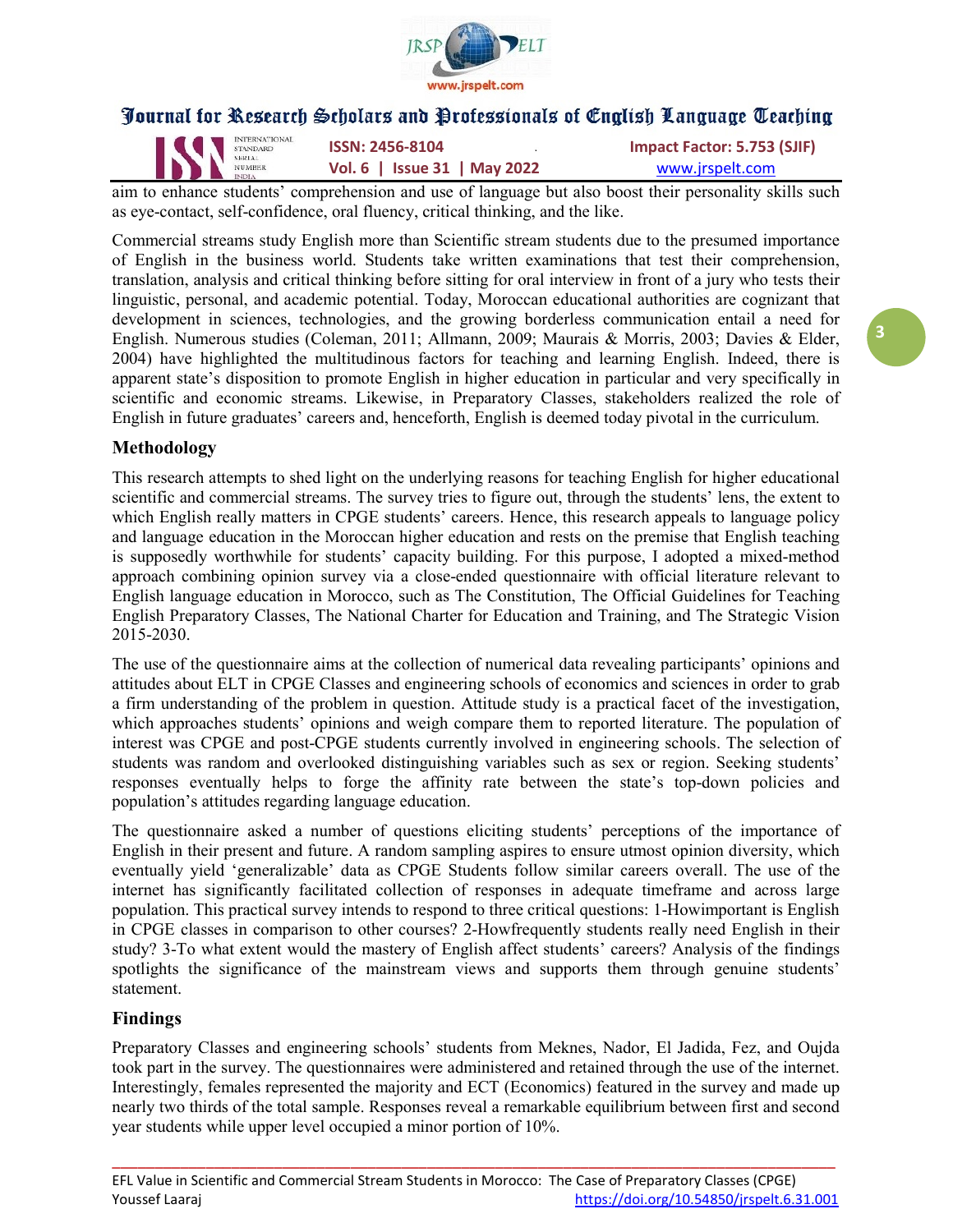

| <b>INTERNATIONAL</b><br>IS<br><b>STANDARD</b><br><b>SERIAL</b><br><b>NUMBER</b><br><b>NDIA</b> | <b>ISSN: 2456-8104</b><br>Vol. 6   Issue 31   May 2022 |                                  | Impact Factor: 5.753 (SJIF)<br>www.jrspelt.com |
|------------------------------------------------------------------------------------------------|--------------------------------------------------------|----------------------------------|------------------------------------------------|
|                                                                                                |                                                        | Table 1: Respondents' background |                                                |
| $N^{\circ}$ of respondents                                                                     | 72                                                     |                                  |                                                |

| VI IUSDUIKULIKS | -                        |                             |                                           |
|-----------------|--------------------------|-----------------------------|-------------------------------------------|
| . render        | $34\%$ .<br>) Д<br>Males |                             | $(66\%)$<br>48.<br><b>Females</b>         |
| Level           | vearcnoe<br>vedicu.      | $\cap$ na<br>vearcpges<br>- | $\mathbf -$<br>the ering school students. |

The overwhelming majority of participants have approved of teaching English in Moroccan Preparatory Classes and engineering schools as a clear consensus of their views hold that English is extremely functional in their life. Two thirds of respondents maintained that English is *important* (40%) to very *important*  $(25%)$  on a scale ranging from *not important at all to very important*. Almost unanimously, respondents viewed English as an instrumental tool to facilitating their integration and excellence in the globalizing world. Among all the respondents, only one has labeled English not important, while a quarter of the sample votes opted for *fairly important*. Students' Reponses of this question suggest that the importance of English is not a matter of doubt and argument.



Figure 1: The importance of English compared to other courses

Students' propensity to English manifests plainly in their subsequent responses. The following question, for instance, has been proof of overwhelmingly positive attitudes as a largest majority recommended the teaching of English in Preparatory Classes. 83% voted for 'very necessary' and 17% maintained that it is a necessity. Interestingly, no single participant deemed English 'unnecessary' in Preparatory Classes or expressed doubt and uncertainty about the question.



Figure 2: Respondents' views about teaching English in CPGE Classes

In order to ascertain the reality of this presumed importance, the following question inquires whether and how often students really need to employ English to learn (read, listen, and watch materials) about other courses of their major. Herein, respondents acknowledged they resort to written and audiovisual literature in English to gain further or necessary information on varied areas of study.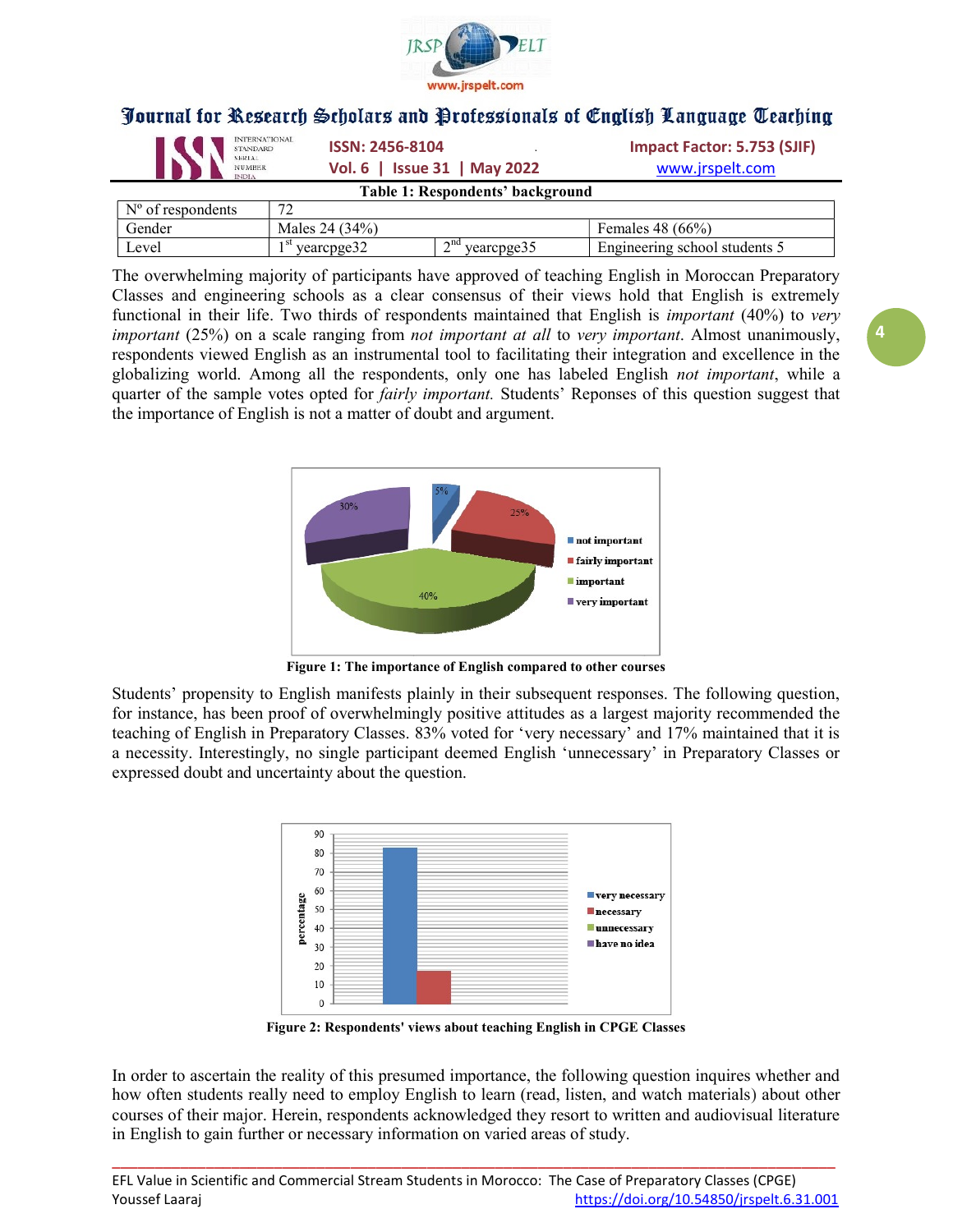





Figure 3: Frequency of consulting English Materials

The largest majority affirmed they *sometimes* read and watch or listen to materials produced in English in order to deepen their understanding and enrich their knowledge of certain subjects in their study such as Physics, Management and Philosophy.

Respondents provided illustrative information to support their responses to prove the veritable need for English in such academic areas. In this respect, a student said that "a lesson in 'marketing mix' and another one on the 'price strategies' were so helpful to me". Another declared that he "often consults websites like 'The Guardian' to read some economic articles or social articles". Furthermore, many respondents maintained that they frequently read even books and literature in English, while significant responses reported that they watch YouTube videos and American movies. However, among all the responses, only few opinions that paled into insignificance while reporting that they rarely or never consulted references in English. This mainstream appreciation of English strongly approves of it and undertakes its importance in enabling students to access handy information in their genuine language.



Figure 4: The potential effect of mastering English one's educational/social life

The questionnaire elicits participants' views about the influence and application of English proficiency on graduates' future. This question aims to showcase the prospective position English would occupy in the Moroccan education and job market in the years to come. The chart below starkly reveals students' firm belief that English is very worthwhile and decisive in their careers as future professionals. However, a significant segment of respondents are still not sure whether (their) English would be practically useful in the future. Interestingly, no single respondent claimed that English would be useless or unbeneficial, which conclusively proves how students appreciate English and view it as an added value to their individual worth in education and vocational careers.

A participatory approach to reform dictates an inclusive assessment of students' satisfaction with the overall paradigm of English language teaching in Preparatory Classes. This survey examined the extent to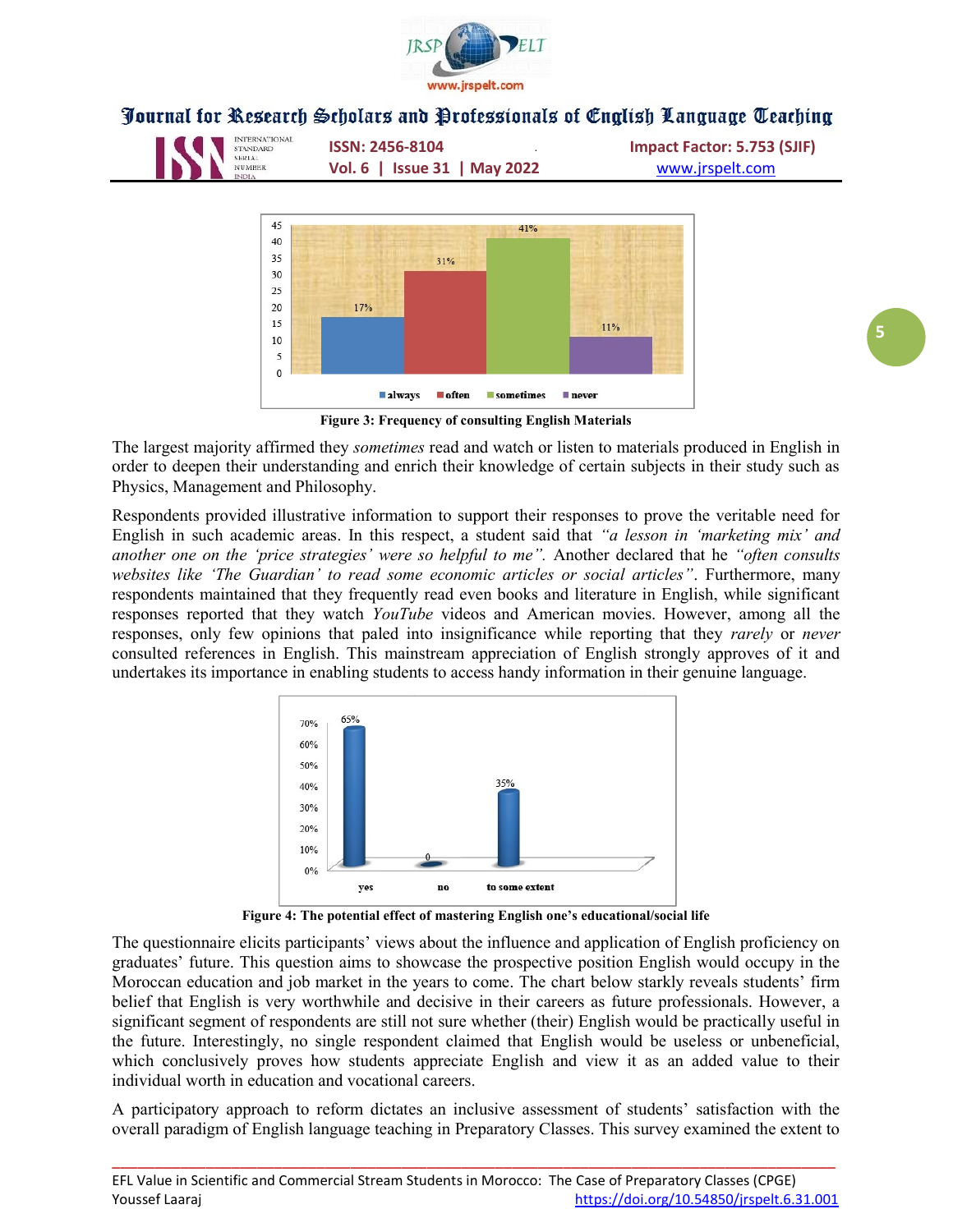

INTERNATIONAL **ISSN: 2456-8104 Impact Factor: 5.753 (SJIF)**<br>
Impact Factor: 5.753 (SJIF)<br>
NAMAL ISSN: 2456-8104 **IMPACT ACTOR: 1998** Vol. 6 | Issue 31 | May 2022 WWW.jrspelt.com

which English is given an equal share in the official educational programmes. In this respect, more than half the sample maintained that English teaching is satisfactory in regards to its methodology and class time. A comparatively low portion, however, said that they are not satisfied at all with the place allotted to English compared to other school subjects. Interestingly, none voted for the very satisfied option, which suggests an overwhelming discontent with the worth of English in authorities' perception. Seeing the problem from the students' lens reveals the extent to which their inclusion is important in collecting data for long term reform plans.

#### Discussion and Conclusions

Results of this study have demonstrated that the English language is highly rated by students. They commonly believe its impact on their educational achievement and professional careers is unquestionable. All students have asserted that English is important in their life; their views only discarded on the degree of its importance. Mainstream views undertake that enhancing the position of English and entrusting it with more functions would certainly make a positive impact on students' training and boost their communicative competence as well as accessibility to authentic data. Some went further and suggested that some subjects such as Economics and Law should be studied in English. Demanding English to mediate instruction implies that students are ascertained of its prospective advantage over their life.

The survey shows a clear consensus among participants on the importance of English in academic as well as professional life. This is corroborated by students acknowledging their resort to English to access authentic references and resource materials and learns more about other specific areas in their majors. Research has shown that English is the language of information in today's globalizing world inasmuch as all types of English-based information have flooded the world (Hyde, 1994; Richards, 2002). Hence, being able to read in English is a valued asset CPGE students and graduates have to be equipped with. Worthy of note is the fact that, this unanimous endorsement of teaching and learning English in CPGE Classes and engineering schools faces an apparent negative outlook prevailing among students on its place and value in the curriculum.

Participants have expressed their disapproval of the methodology of teaching English in Preparatory Classes. A methodology allegedly degrades the value of English in the eyes of students and the system as well. In this respect, a student attributed this state to cultural factors as he maintained that "it is a problem of culture more than it is a problem of system. Two hours or four in a week is not enough for such language as English. Also, we should think again about how we can educate English-language in schools."Students expressed the need for intensive exposure to English courses that is not limited to classes only but extend to other courses and areas of life. Another respondent went along and suggested that they "need more exercises to improve our translation". These remarks referring to methodology, timing, and applicability plainly demonstrate students' concern about the quality of teaching English in their educational majors.

The study was carried out to question and figure out the relevance of language policy in higher education, and the place of English in such policy, more specifically. It investigated Preparatory and post-Preparatory Classes' students' opinions towards English and the impact it presumably makes in their study and work. The results of the study have unmasked the dire need to English in Science and Economics majors. Students' demands go beyond the teaching and learning of English but suggest making it the language of instruction in all Preparatory Classes and engineering schools of Morocco. General results demonstrate that English, reportedly a language of future opportunity, has become a veritable rival of French in the Moroccan schools and universities. Regarding the potential impact of English on students' academic and professional lives, respondents presented illustrative instances substantiating the need for learning this language. Views ranged from being able to access rich English sources, to understanding the world better and opening up to foreign cultures.